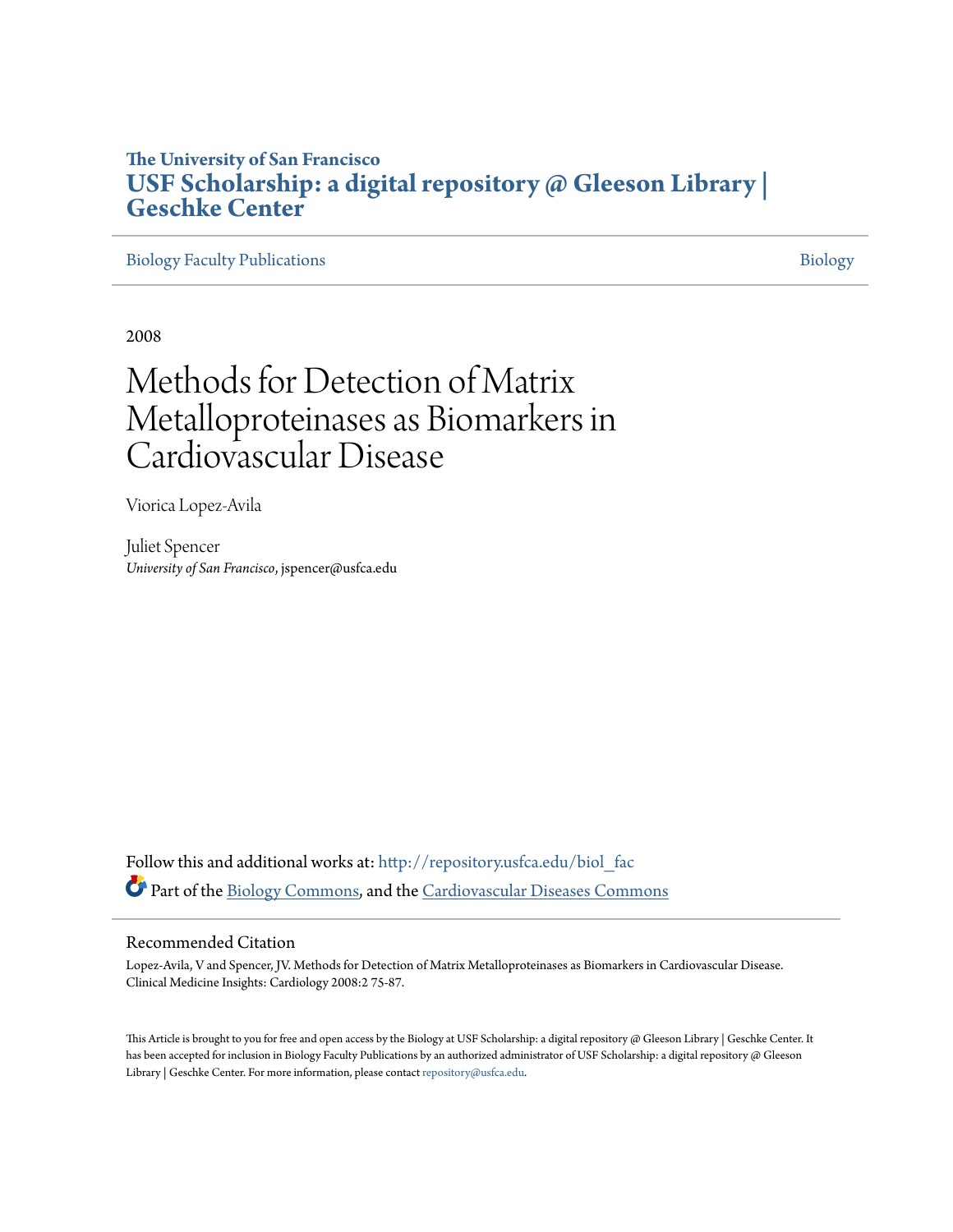## Methods for Detection of Matrix Metalloproteinases as Biomarkers in Cardiovascular Disease

Viorica Lopez-Avila<sup>1</sup> and Juliet V. Spencer<sup>2</sup>

<sup>1</sup>Agilent Technologies, Santa Clara, CA 95051, U.S.A. <sup>2</sup>University of San Francisco, San Francisco, CA 94403, U.S.A.

**Abstract:** Matrix metalloproteinases (MMPs) are a family of zinc-dependent proteolytic enzymes that degrade extracellular matrix (ECM) components like collagen, fibronectin, and laminin. While this activity is important for normal development, morphogenesis, and wound healing, deregulation of MMP activity has been implicated in a number of cardiovascular diseases, including congenital heart defects, atherosclerosis, myocardial infarction, and congestive heart failure. MMPs are good potential diagnostic indicators of cardiovascular disease, but current detection methods are time consuming and quite laborious. This review will discuss MMP biology, current methods for detection of MMPs from patient samples, and potential new developments in multiplexed analysis of MMPs.

**Keywords:** matrix metalloproteinases, MMPs, analytical methods, cardiovascular disease

#### **MMP Biology**

Extracellular enzymes play a crucial role in the interaction between cells and their environment. Matrix metalloproteinases (MMPs) are a family of zinc-dependent proteolytic enzymes important in the degradation and turnover of extracellular matrix (ECM) components like collagen (Visse and Nagase, 2003). Since the initial description of collagenolytic activity in tadpole tail resorption (Gross and Lapiere, 1962), MMPs have been shown to function in tissue remodeling, embryonic development, morphogenesis, reproduction, cell-cell adhesion, migration and invasion, and growth factor and cytokine signaling (Nagase and Woessner, 1999). There are five major types of MMPs that were initially categorized according to substrates, including collagenases, gelatinases, stromelysins, matrilysins, and membranetype MMPs (Folgueras et al. 2004). It is now known that many MMPs have multiple substrates, and the current nomenclature uses a numerical system in which these enzymes are classified by domain structure rather than by substrate. To date, twenty-four different MMPs have been identified, based largely on sequence homology with collagenase-1 (MMP-1). Table 1 contains a list of MMPs, including the current name, the old substrate-based name, information about the molecular features of the enzyme, and possible roles in human physiology for each enzyme. Figure 1 shows a schematic diagram of the MMP structure showing the arrangement of the various domains.

Each MMP consists of a specific domain sequence which includes the signal peptide, the pro-peptide domain, the catalytic domain, and the C-terminal hemopexin-like domain, which is present in almost all MMPs. Several MMPs (e.g. MMP-14, -15, -16, and -24) have additional domains such as a transmembrane and a cytoplasmic tail (Nagase and Woessner, 1999). MMPs are typically found in an inactive pro-enzyme form known as a zymogen, and cleavage of the pro-peptide domain yields the active proteinase. The pro-peptide domain is part of a cysteine switch motif that contains the conserved amino acid sequence PRCGXPD; this maintains the enzyme in an inactive form by interacting with the zinc ion at the active site and preventing binding of the substrate (Van Wart and Birkedal-Hansen, 1990; Becker et al. 1995). The catalytic domain contains the catalytic zinc ion bound by three histidine residues in conserved sequence **H**EXG**H**XXGXX**H**. X-ray crystallography and nuclear magnetic resonance have determined the three-dimensional structure of the catalytic domain to contain a fivestranded β-pleated sheet, three α-helices, and connective loops (Visse and Nagase, 2003). In addition to the catalytic zinc ion, the catalytic domain generally contains one structural zinc ion and one or more calcium ions (Bode et al. 1999). The catalytic domain is connected to the hemopexin-like domain by a flexible hinge region that is variable in length. The hemopexin-like domain is located at the

**Correspondence:** Viorica Lopez-Avila, Ph.D., Agilent Technologies, 5301 Stevens Creek Blvd, Santa Clara, CA 95051, U.S.A. Tel: 408-553-2709; Email: viorica\_lopez-avila@agilent.com



**Copyright in this article, its metadata, and any supplementary data is held by its author or authors. It is published under the Creative Commons Attribution By licence. For further information go to: <http://creativecommons.org/licenses/by/3.0/.>**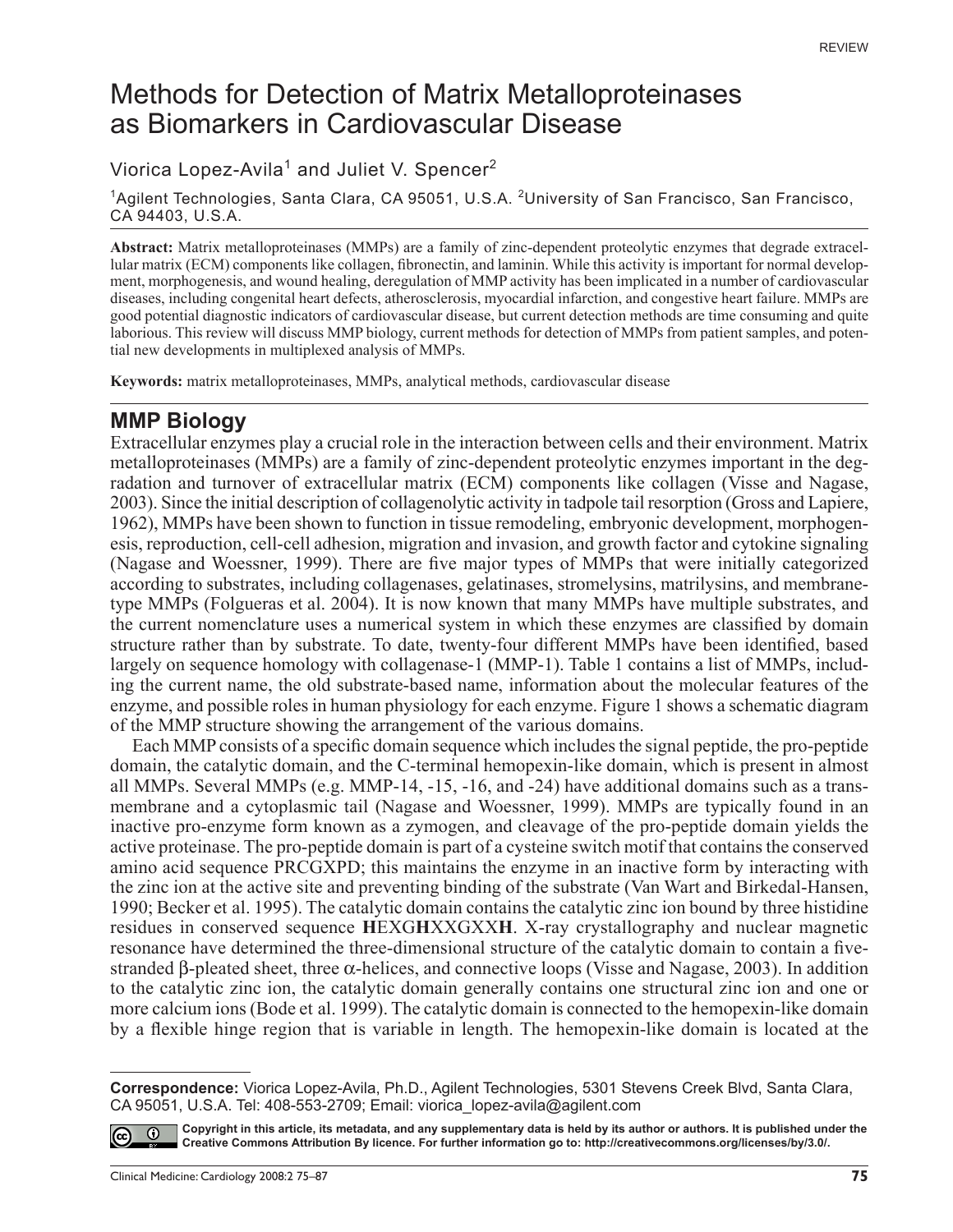| Current       | Common                      | Accession          | Molecular                          | Theoretical     | $\overline{\mathsf{z}}$ | ී                      | Number of                | Physiological role                                 |
|---------------|-----------------------------|--------------------|------------------------------------|-----------------|-------------------------|------------------------|--------------------------|----------------------------------------------------|
| nomenclature  | name <sup>a</sup>           | number             | weight pro-                        | pl pro-MMP      | cofactors <sup>c</sup>  | cofactors <sup>c</sup> | <b>subunits</b>          |                                                    |
| $MMP-1$       | Collagenase 1               | P03956             | MMP active <sup>b</sup><br>54006.9 | activeb<br>6.47 | $\mathbf{\Omega}$       | 4                      | $\overline{ }$           | Cleaves collagens                                  |
|               |                             |                    | 42634.7                            | 6.17            |                         |                        |                          |                                                    |
| $MMP-2$       | Gelatinase A                | P08253             | 73882.3                            | 5.26            | $\sim$                  | 4                      | ᅮ                        | Cleaves collagen and                               |
|               |                             |                    | 62059.4                            | 5.02            |                         |                        |                          | gelatins                                           |
| $MMP-3$       | Stromelysin 1               | P08254             | 53977.3                            | 5.77            | $\sim$                  | 4                      | $\overline{\phantom{0}}$ | Can degrade fibronectin,                           |
|               |                             |                    | 42837.2                            | 5.34            |                         |                        |                          | cartilage proteoglycans,<br>laminin, gelatins, and |
|               |                             |                    |                                    |                 |                         |                        |                          | collagens.                                         |
| MMP-4         | Procollagen                 | Ō                  |                                    |                 |                         |                        |                          | (Equivalent to MMP-3)                              |
|               | peptidase                   |                    |                                    |                 |                         |                        |                          |                                                    |
| MMP-5         | 3/4-Collagenase             | $\mathbf \sigma$   |                                    |                 |                         |                        |                          | (Equivalent to MMP-2)                              |
| MMP-6         | Acid Metallopro-<br>teinase | $\sigma$           |                                    |                 |                         |                        |                          | (Equivalent to MMP-3)                              |
| $NMP-7$       | Matrilysin                  | P09237             | 29676.8                            | 7.73            | $\mathbf{\Omega}$       | $\sim$                 | $\overline{\phantom{0}}$ | Degrades casein, gelatins                          |
|               |                             |                    | 19130.5                            | 8.77            |                         |                        |                          | and fibronectin.                                   |
| $MMP-8$       | Collagenase <sub>2</sub>    | P22894             | 41937.7<br>53412.1                 | 6.38<br>5.49    | $\sim$                  | S                      |                          | Cleaves collagen                                   |
| $MMP-9$       | Gelatinase B                | P <sub>14780</sub> | 78427.2                            | 5.69            | $\mathbf{\Omega}$       | S                      | Exists as monomer,       | Cleaves collagen and                               |
|               |                             |                    | 68578.0                            | 5.44            |                         |                        |                          |                                                    |
|               |                             |                    |                                    |                 |                         |                        | disulfide-linked         | gelatins. Could be                                 |
|               |                             |                    |                                    |                 |                         |                        | homodimer,               | essential in local                                 |
|               |                             |                    |                                    |                 |                         |                        | and as a heterodimer     | proteolysis of the                                 |
|               |                             |                    |                                    |                 |                         |                        |                          | extracellular matrix and                           |
|               |                             |                    |                                    |                 |                         |                        |                          | leukocyte migration. Might                         |
|               |                             |                    |                                    |                 |                         |                        |                          | also be involved                                   |
|               |                             |                    |                                    |                 |                         |                        |                          | in bone osteoclastic                               |
|               |                             |                    |                                    |                 |                         |                        |                          | resorption                                         |
| MMP-10        | Stromelysin 2               | P09238             | 54151.3                            | 5.49            | $\mathbf{\Omega}$       | Unspecific             | ᠇                        | Can degrade fibronectin,                           |
|               |                             |                    | 43009.2                            | 5.18            |                         |                        |                          | gelatins, and collagens. Also                      |
|               |                             |                    |                                    |                 |                         |                        |                          | activates procollagenase.                          |
| $MMP-11$      | Stromelysin 3               | P24347             | 54618.0                            | 6.38            | $\sim$                  |                        | ᠇                        | Might have role in                                 |
|               |                             |                    | 44255.9                            | 5.53            |                         |                        |                          | progression of epithelial                          |
|               |                             |                    |                                    |                 |                         |                        |                          | malignancies                                       |
| <b>MMP-12</b> | Macrophage elastase         | P39900             | 54001.6                            | 8.75            | $\mathbf{\Omega}$       | 4                      | ᠇                        | Hydrolysis of soluble and                          |
|               |                             |                    | 42123.6                            | 8.57            |                         |                        |                          | insoluble elastin. Might be                        |
|               |                             |                    |                                    |                 |                         |                        |                          | involved in tissue injury                          |
|               |                             |                    |                                    |                 |                         |                        |                          | and remodeling                                     |
| <b>MMP-13</b> | Collagenase 3               | P45452             | 53819.8                            | 5.32            | $\mathbf{\Omega}$       | 4                      |                          | Degrades collagen type I                           |
|               |                             |                    | 42289.8                            | 5.57            |                         |                        |                          | (not gelatin). Might have a                        |
|               |                             |                    |                                    |                 |                         |                        |                          | role in tumoral process.                           |

**Table 1.** Comprehensive list of human matrix metalloproteinases.

Table 1. Comprehensive list of human matrix metalloproteinases.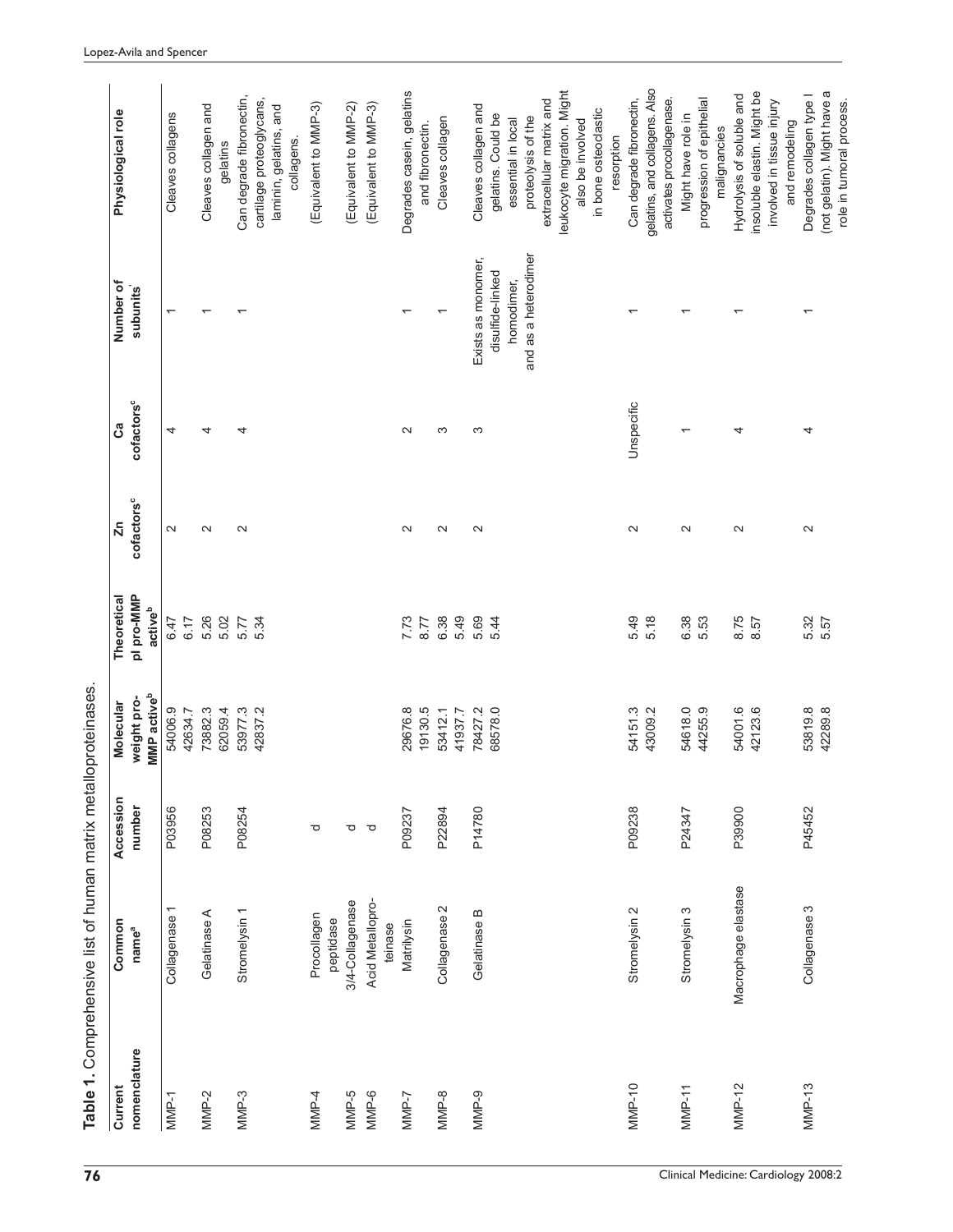|                                      | MMP-14                         | Membrane-type matrix<br>metalloproteinase 1                                                                                                                                                                                                                                                                | P50281           | 53855.9<br>65883.9            | 5.76<br>7.63         |                   | Unspecific               |                                                                                   | Activates progelatinase A<br>Endopeptidase activity                                                                                                 |
|--------------------------------------|--------------------------------|------------------------------------------------------------------------------------------------------------------------------------------------------------------------------------------------------------------------------------------------------------------------------------------------------------|------------------|-------------------------------|----------------------|-------------------|--------------------------|-----------------------------------------------------------------------------------|-----------------------------------------------------------------------------------------------------------------------------------------------------|
|                                      | <b>MMP-15</b>                  | Membrane-type matrix<br>metalloproteinase 2                                                                                                                                                                                                                                                                | P51511           | 75806.9<br>61202.0            | 7.03<br>6.17         |                   | Unspecific               |                                                                                   | degrades parts of the<br>Endopeptidase that<br>extracellular matrix                                                                                 |
| Clinical Medicine: Cardiology 2008:2 | MMP-16                         | Membrane-type matrix<br>metalloproteinase 3                                                                                                                                                                                                                                                                | P51512           | 69521.5<br>55717.4            | 8.72<br>7.02         |                   | Unspecific               | Interacts with CSPG4<br>glycosaminoglycan<br>chondroitin sulfate<br>through CSPG4 | extracellular matrix (such<br>as collagen type III and<br>degrades parts of the<br>fibronectin). Activates<br>Endopeptidase that<br>progelatinase A |
|                                      | MMP-17                         | Membrane-type matrix<br>metalloproteinase 4                                                                                                                                                                                                                                                                | Q9ULZ9           | 67006.3<br>49826.1            | 6.08<br>5.76         |                   | Unspecific               |                                                                                   | degrades parts of the<br>Endopeptidase that<br>extracellular matrix                                                                                 |
|                                      | <b>MMP-18</b>                  | Collagenase 4                                                                                                                                                                                                                                                                                              | Q99542           | 46472.6<br>57357.0            | 8.29<br>7.22         |                   | Unspecific               | $\overline{ }$                                                                    | degrades parts of the<br>Endopeptidase that<br>extracellular matrix                                                                                 |
|                                      | <b>MMP-20</b><br><b>MMP-19</b> | No common name<br>Enamelysin                                                                                                                                                                                                                                                                               | 060882           | 54359.8<br>42557.0            | 8.84<br>6.72         | $\mathbf{\Omega}$ | Unspecific               |                                                                                   | (Equivalent to MMP-18)<br>Degrades amelogenin                                                                                                       |
|                                      | <b>MMP-21</b>                  | XMMP                                                                                                                                                                                                                                                                                                       | Q8N119           | 65015.4<br>49438.6            | 9.19<br>8.52         |                   | Unspecific               | ٢                                                                                 | progression and embryo-<br>Might have role in tumor<br>genesis                                                                                      |
|                                      | <b>MMP-22</b><br><b>MMP-23</b> | CMMP                                                                                                                                                                                                                                                                                                       | O75900           | 36058.5<br>43934.8            | 9.56<br>9.94         |                   | Unspecific               |                                                                                   | Equivalent to MMP-23)                                                                                                                               |
|                                      | MMP-24<br>MMP-25               | Membrane-type matrix<br>Membrane-type matrix<br>metalloproteinase 5                                                                                                                                                                                                                                        | Q9Y5R2<br>Q9NPA2 | 73231.5<br>56662.3<br>62554.0 | 8.12<br>8.76<br>0.30 |                   | Unspecific<br>Unspecific | $\overline{\phantom{0}}$                                                          | Activates progelatinase A<br>May activate                                                                                                           |
|                                      | MMP-26                         | metalloproteinase 6<br>Matrilysin-2                                                                                                                                                                                                                                                                        | Q9NRE1           | 48296.9<br>19468.6<br>29708.4 | 5.76<br>5.96<br>6.07 |                   | Unspecific               |                                                                                   | Degrades casein, gelatins<br>$\bf{m}$<br>activates progelatinase<br>and fibronectin. Also<br>progelatinase A                                        |
|                                      | MMP-27                         | No common name                                                                                                                                                                                                                                                                                             | Q9H306           | 59023.9<br>47750.8            | 8.83<br>0.00         | $\mathbf{\Omega}$ | 4                        |                                                                                   | Degrades fibronectin,<br>laminin, gelatins, and<br>collagens                                                                                        |
|                                      | <b>MMP-28</b>                  | Epilysin                                                                                                                                                                                                                                                                                                   | Q9H239           | 58939.0<br>44930.9            | 9.70<br>0.20         |                   | Unspecific               |                                                                                   | Degrades casein. Might<br>homeostasis and repair<br>play a role in tissues                                                                          |
| 77                                   |                                | °www.expasy.org/uniprot<br>°Vacant MMP designations (Woessner and Nagase, 2002); numbers were assigned to these MMPs but they proved to be one of the known MMPs.<br><sup>b</sup> Calculated using proteomic tools (pl/MW) at www.expasy.ch/pi<br><sup>a</sup> Name as given in Woessner and Nagase, 2002. |                  | tool.html                     |                      |                   |                          |                                                                                   |                                                                                                                                                     |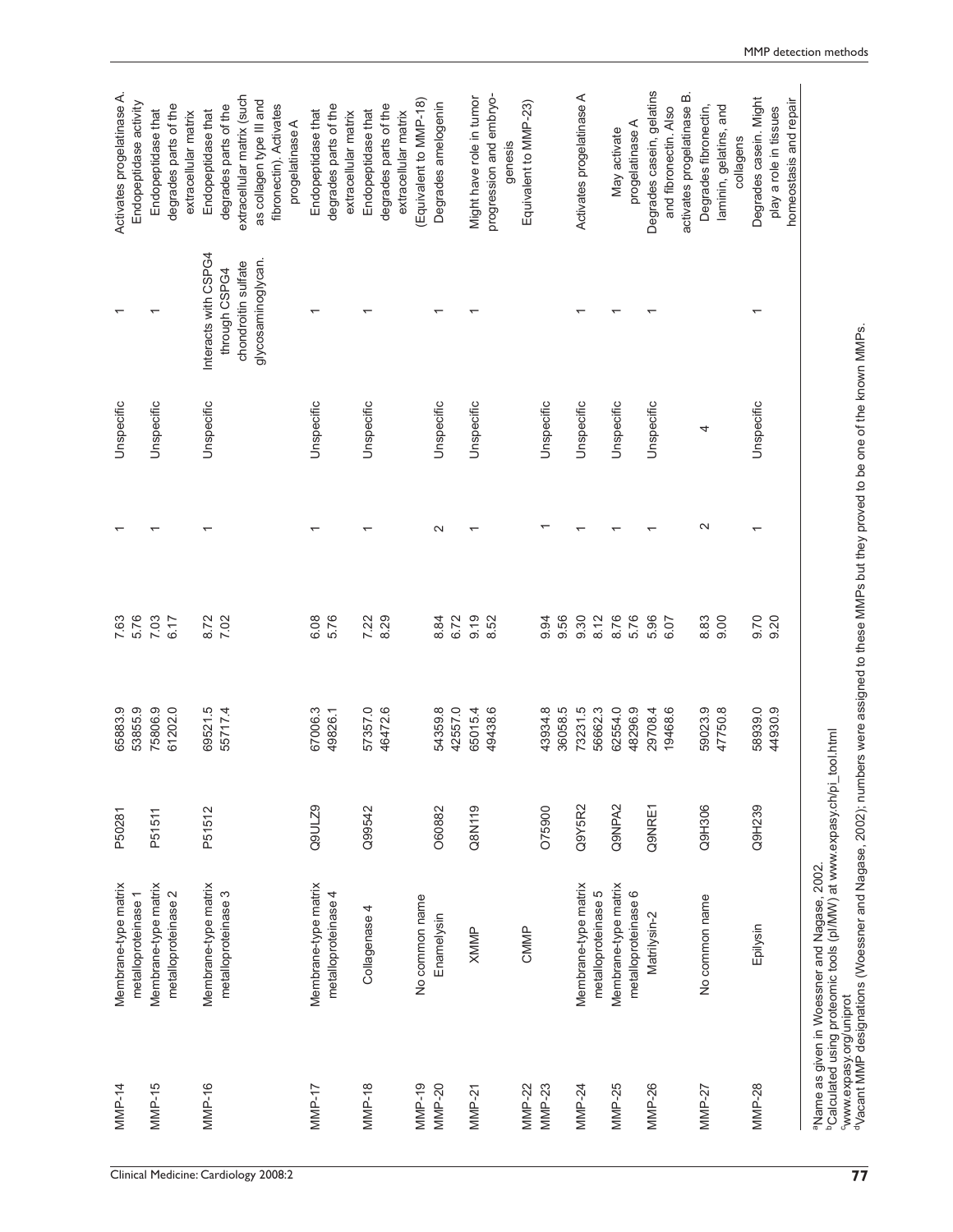C-terminus of the protein. This region is named for its structural similarities to the serum glycoprotein hemopexin, which binds to heme groups and helps prevent oxidative stress. The hemopexin domain found in MMPs has a four-bladed βpropeller fold containing a stabilizing disulfide linkage between blades I and IV (Cha et al. 2002). These domains typically mediate protein-protein interactions and are likely to contribute to substrate specificity for each MMP (Overall, 2002).

MMPs are generally secreted as pro-enzymes requiring cleavage in order to be activated. In vivo, activation commonly occurs through interaction with plasmin or via interaction with other proteinases (Lijnen, 2001). MMP activity can also be controlled by a series of endogenous inhibitors, including α2-macroglobulin in the plasma (Cawston and Mercer, 1986) and TIMPs (tissue inhibitors of metalloproteinases) in the tissues. Four TIMPs are currently known to form complexes with MMPs and inhibit enzyme activity (Visse and Nagase, 2003). The overall ratio of TIMPs levels to MMPs levels are thought to be a major determinant of MMP activity. TIMPs generally consist of an N-terminal domain and smaller C-terminal domain connected by a ridge-like loop structure (Fig. 1B). Both the N-terminal and C-terminal domains contain several disulfide bridges, and the entire molecule forms a wedge structure that inserts into the active site of the MMP, inhibiting enzyme activity. In addition, MMP activity may be inhibited by several other molecules, including the NC1 domain of type IV collagen (Petitclerc et al. 2000), tissue factor pathway inhibitor-2 (Herman et al. 2001), and RECK (reversion-inducing cysteine-rich protein with kazal motifs) (Oh et al. 2001; Liu et al. 2003). The extensive and complex regulation of MMPs highlights their important role in normal human physiology.

Deregulation of MMPs has been implicated in a wide variety of human diseases, most notably in tumor progression and metastasis for several forms of cancer, particularly breast (Duffy et al. 2000; Yoon et al. 2003; Folgueras et al. 2004; Stuelten et al. 2005; Jinga et al. 2006), ovarian (Kim et al. 2006), and gastric carcinomas (Torii et al. 1997) . Other pathologies associated with inappropriate MMP activity include rheumatoid arthritis (Maeda et al. 1995; Brennan et al. 1997; Yamanaka et al. 2000), hepatitis (Lichtinghagen et al. 2000; Koulentaki et al. 2002), and osteoarthritis of the hip (Masuhara et al. 2002). In addition, MMPs have been recognized as having significant roles in the development of a wide range of cardiovascular



**Figure 1.** Schematic diagram of MMP domain structure (**A**). TIMP domain structure (**B**).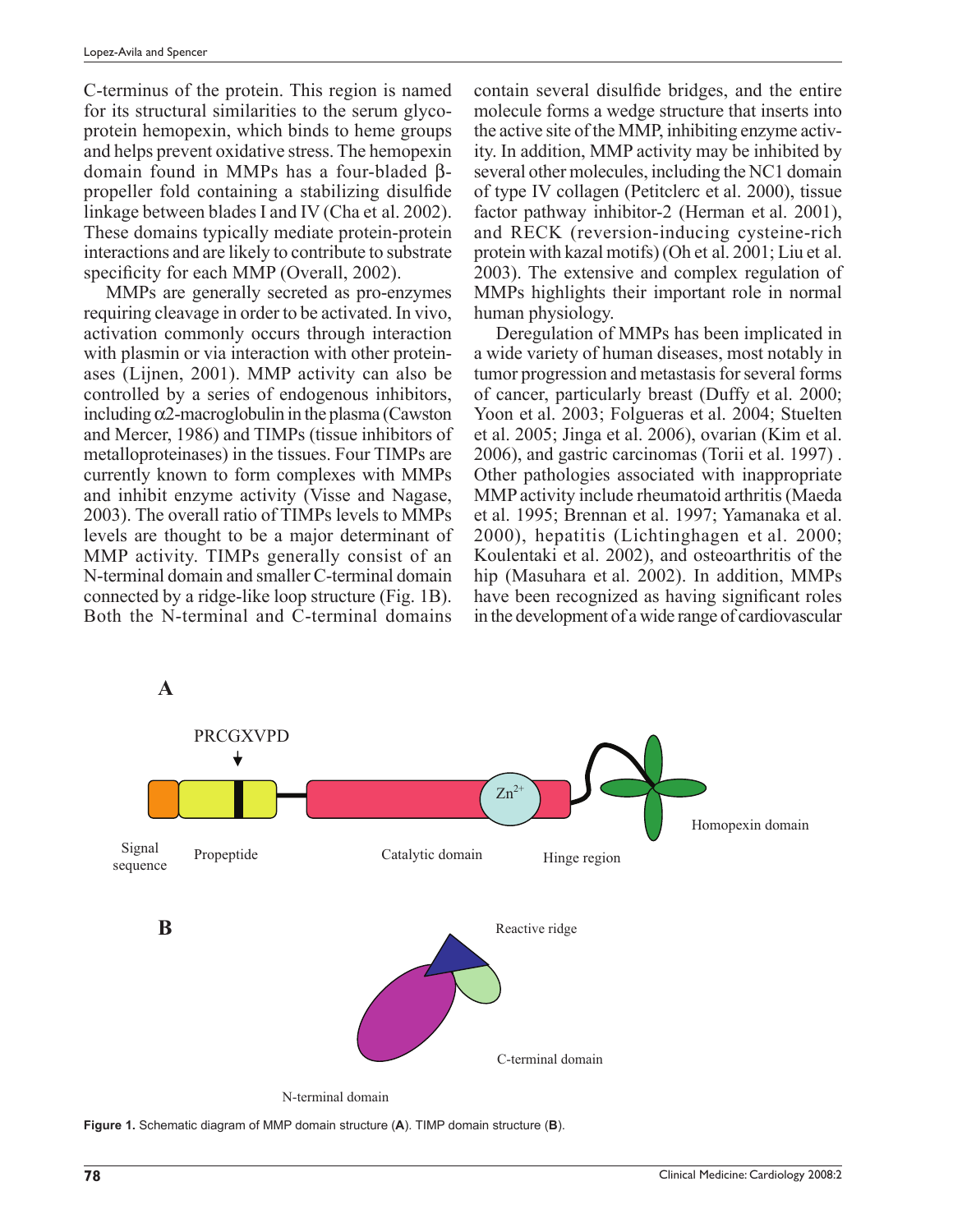diseases, including congenital heart defects (Brauer, 2006), atherosclerosis (Galis et al. 1994; Kalela et al. 2002; Watanabe and Ikeda, 2004), and myocardial infarction (Kai et al. 1998; Zhao et al. 2005). The concentrations of MMPs found in patient samples in some of these diseases are shown in Table 2. Whether MMPs can be used as reliable indicators of disease state or not remains to be seen and will likely depend on advances in analytical detection methods.

#### **MMPs in Cardiovascular Disease**

Each year more than 25,000 babies in the United States are born in with congenital heart defects. During embryogenesis, the formation of the heart and vasculature requires extensive cell migration, proliferation, and organization into three-dimensional networks, and MMPs are key regulators of these processes. MMP-2 is one of the earliest MMPs known to be expressed during heart development (Cai et al. 2000). Neutralizing antibodies for MMP-2 or the use of broad spectrum MMP inhibitors led to severe heart tube defects in avian embryos (Linask et al. 2005). Midline fusion was prevented and cardiac bifida occurred because the MMP-2 inhibition, suggesting a crucial role for this enzyme in normal cardiac development. Additional studies are required to understand the extent of MMP involvement in embryonic cardiovascular development and the degree to which they contribute to congenital defects.

A growing body of evidence indicates that increased MMP activity plays a role in the development of adult cardiovascular disease. Atherosclerosis occurs when injury to the endothelial lining leads to accumulation of lipids and infiltration of activated monocytes, leading to formation of a plaque. MMP activity, mainly from activated vascular macrophages, may contribute to either plaque formation or the rupturing of plaques leading to coronary occlusion, or both (Watanabe and Ikeda, 2004). Atherosclerotic plaques were found contain significantly higher quantities of activated MMP-2 than non-atherosclerotic tissue extracts (Galis et al. 1994), and subjects with acute coronary syndrome have increased plasma levels of MMP-1, -2, and -9 (Palazzuoli et al. 2006). MMP-8 concentrations were reported to be higher in patients with coronary artery disease (CAD) compared to those without CAD, and MMP-8 levels were also increased with the number of stenotic vessels (Kai et al. 1998). Another study involving patients with coronary atherosclerosis

indicated similar findings for MMP-9 (Kalela et al. 2002); serum concentrations were highest in patients with 3-vessel CAD (see Table 2 for 1- and 2-vessel CAD), and the difference remained statistically significant after adjustment for age, diabetes, and sex  $(p = 0.025)$ . MMP-9 was reported to be a novel predictor of CAD mortality based on a study involving 1127 patients with documented CAD (Blankenberg et al. 2003); the results showed that 97 patients who died from cardiovascular causes had a median concentration of serum MMP-9 of 62.2 ng/mL as compared to 47.8 ng/mL for those who did not have a fatal cardiovascular event ( $p = 0.0001$ ). MMP-9 and TIMP-1 concentrations were found to decrease and increase, respectively, across the coronary sinus (Inokubo et al. 2001).

In in-vivo studies using apolipoprotein E-deficient mice, over-expression of activated MMP-9 by tissue macrophages enhanced the incidence of plaque rupture (Gough et al. 2006). In direct contrast, increased plaque rupturing was observed in apoE/MMP-9 double knockout mice, suggesting that MMP-9 might normally play a protective role in plaque stabilization (Johnson et al. 2005). The same study demonstrated that MMP-12 might contribute to atherosclerotic lesion expansion and destabilization, as lesion size was reduced in apoE/MMP-12double knockout mice compared to controls. Given the size of the MMP family, their overlapping substrates and numerous inhibitors, it is challenging to clarify the role of individual MMPs in the disease process.

#### Critical issues in the analysis of MMPs

The critical issues when developing analytical tools for biomarker analysis include sample integrity, and dealing with different dimensions of complexity (i.e. complexity determined by the tissue origin, complexity due to the number of biomarkers that are being monitored to determine the progression of disease). It is especially important to take note of the methods and conditions under which the sample is collected. As shown in Table 2, there was a large variability in the MMP concentrations reported in the literature. Most of the researchers took samples either from blood plasma or serum. Some recommended heparin plasma to study MMPs (Jung et al. 1996; Yamanaka et al. 2000; Jung et al. 2001; Mannello, 2003; Meisser et al. 2005) because clot activator appears to release MMPs from cells.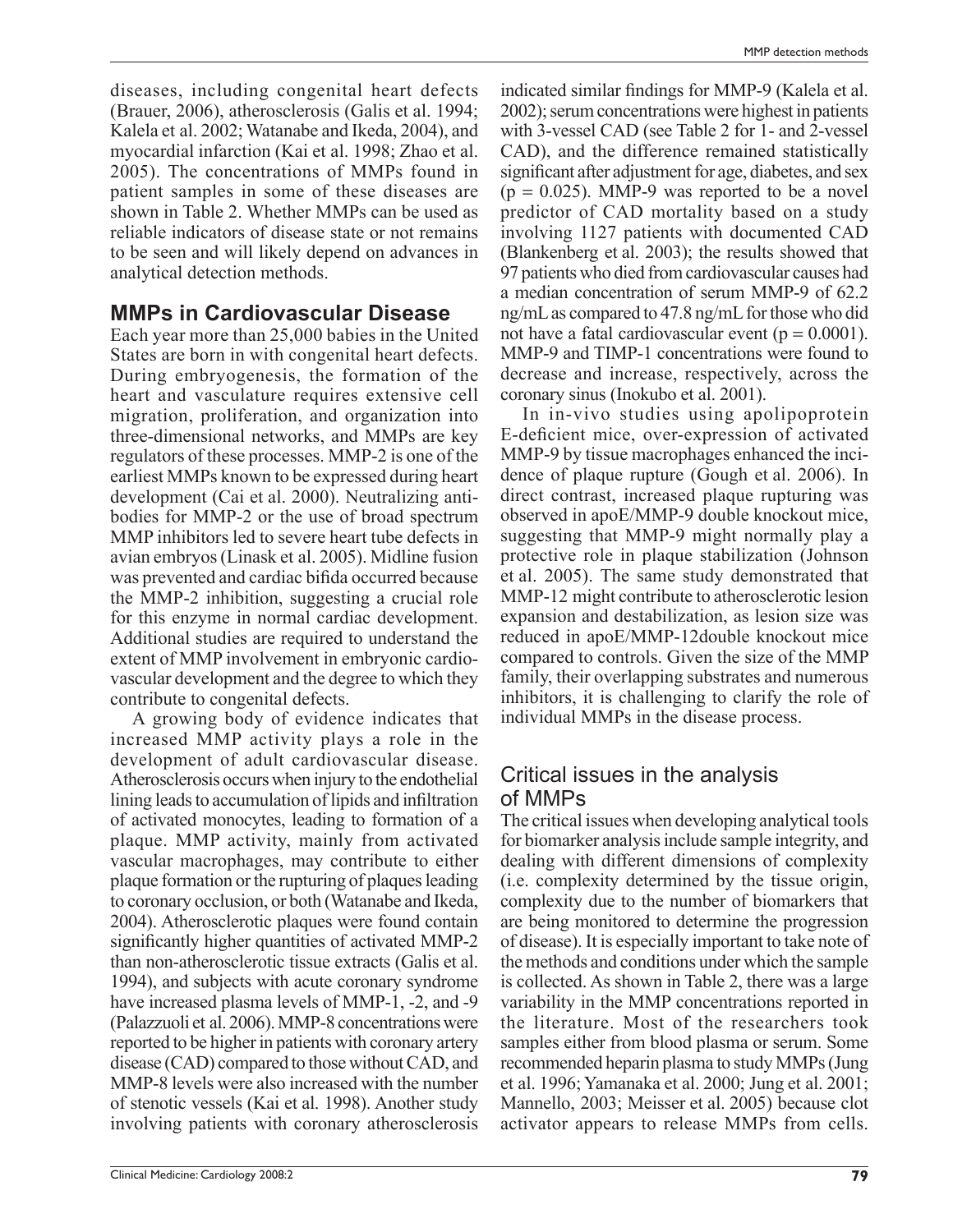| Table 2. Concentrations of MMPs in selected human pathologies. |  |
|----------------------------------------------------------------|--|
|----------------------------------------------------------------|--|

| <b>MMP</b> | <b>Disease</b>                 | <b>Concentration</b>                                                                                                                                            |                                                           | <b>References</b>         |
|------------|--------------------------------|-----------------------------------------------------------------------------------------------------------------------------------------------------------------|-----------------------------------------------------------|---------------------------|
|            |                                | Human serum                                                                                                                                                     | Other body fluids<br>or tissues                           |                           |
| MMP-1      | Rheumatoid<br>Arthritis        | 25.6 (21.9) ng/mL                                                                                                                                               | (Synovial fluid) mean<br>2361 (SD 2628) ng/mL             | Maeda et al. 1995         |
| MMP-1      | Rheumatoid<br>Arthritis        | 6-10 ng/mL                                                                                                                                                      |                                                           | Brennan et al. 1997       |
| MMP-3      | Rheumatoid<br>Arthritis        | 50-100 ng/mL                                                                                                                                                    |                                                           | Brennan et al. 1997       |
| MMP-3      | Rheumatoid<br>Arthritis        | Healthy men: $64.5$ +/-<br>29.4 ng/mL; Healthy women:<br>29.0 +/- 29.4 ng/mL; Early<br>RA: 246.4 +/- 267.7 ng/mL;<br>late RA: 224.6 +/- 237.3 ng/mL             |                                                           | Yamanaka et al. 2001      |
| MMP-9      | Coronary<br>Atherosclerosis    | Control: 32.2 +/- 16.1 ng/mL<br>$(p = 0.007)$ 3-vessel CAD:<br>57.3 +/- 39.1 ng/mL<br>$(p = 0.011)$ 1- or 2-vessel<br>CAD: 40.4 +/- 25.1 ng/mL<br>$(p = 0.044)$ |                                                           | Kalela et al. 2002        |
| MMP-9      | Acute myocardial<br>infarction | Control: $27 + - 8$ ng/mL<br>Acute MI: 87 +/- 26 ng/mL                                                                                                          |                                                           | Kai et al. 1998           |
| MMP-9      | Acute myocardial<br>infarction |                                                                                                                                                                 | Control: 22 +/- 6 ng/mL<br>Monocytes: 192 +/-<br>40 ng/mL | Zhao et al. 2005          |
| MMP-2      | <b>Hepatitis</b>               | (proenzyme)<br>Healthy: 752 +/- 152 ug/L<br>CAH: 649 +/- 168 ug/L                                                                                               |                                                           | Lichtinghagen et al. 2000 |
| MMP-9      | Hepatitis C                    | Healthy: 455 +/- 185 ug/L;<br>CAH MMP9: 293 +/-<br>226 ug/L;                                                                                                    |                                                           | Lichtinghagen et al. 2000 |
| MMP-1      | Acute viral<br>hepatitis       | Healthy: 121.8 +/- 18.3 ng/mL;<br>Hepatitis: $75.8 +/-$<br>11.8 ng/mL;                                                                                          |                                                           | Koulentaki et al. 2002    |
| $MMP-2^a$  | Acute viral<br>hepatitis       | Healthy: 1555 +/- 133 ng/mL;<br>Hepatitis: 789.6 +/- 68 ng/mL                                                                                                   |                                                           | Koulentaki et al. 2002    |
| $MMP-2b$   | Acute viral<br>hepatitis       | Healthy: 425 +/- 14 ng/mL,<br>Hepatitis: 261 +/- 14 ng/mL                                                                                                       |                                                           | Koulentaki et al. 2002    |
| MMP-3      | Acute viral<br>hepatitis       | Healthy: 21.2 +/- 5.2 ng/mL;<br>Hepatitis: $5.2 +/- 3.4$ ng/mL                                                                                                  |                                                           | Koulentaki et al. 2002    |
| $MMP-9a$   | Acute viral<br>hepatitis       | Healthy: 65.1 +/- 9.4 ng/mL;<br>Hepatitis: 33.9 +/- 6.9 ng/mL                                                                                                   |                                                           | Koulentaki et al. 2002    |
| $MMP-9b$   | Acute viral<br>hepatitis       | Healthy: 5.8+/- 0.34 ng/mL;<br>Hepatitis: $2.7$ +/- 0.16 ng/mL                                                                                                  |                                                           | Koulentaki et al. 2002    |
| MMP-1      | Osteoarthritis<br>of the hip   | Healthy: 2.2-22.9 ng/mL;<br>OA: range 23.5-1850,<br>mean 351 +/- 538 ng/mL;                                                                                     |                                                           | Masuhara et al. 2002      |
| $MMP-2$    | Osteoarthritis<br>of the hip   | Healthy: 367-770 ng/mL;<br>OA: range 63-1670, mean<br>562.92 +/- 442.53 ng/mL                                                                                   |                                                           | Masuhara et al. 2002      |
| MMP-3      | Osteoarthritis<br>of the hip   | Healthy: 15-72 ng/mL;<br>OA: range 12.5-636,<br>mean 114+/- 176 ng/mL                                                                                           |                                                           | Masuhara et al. 2002      |

(*Continued*)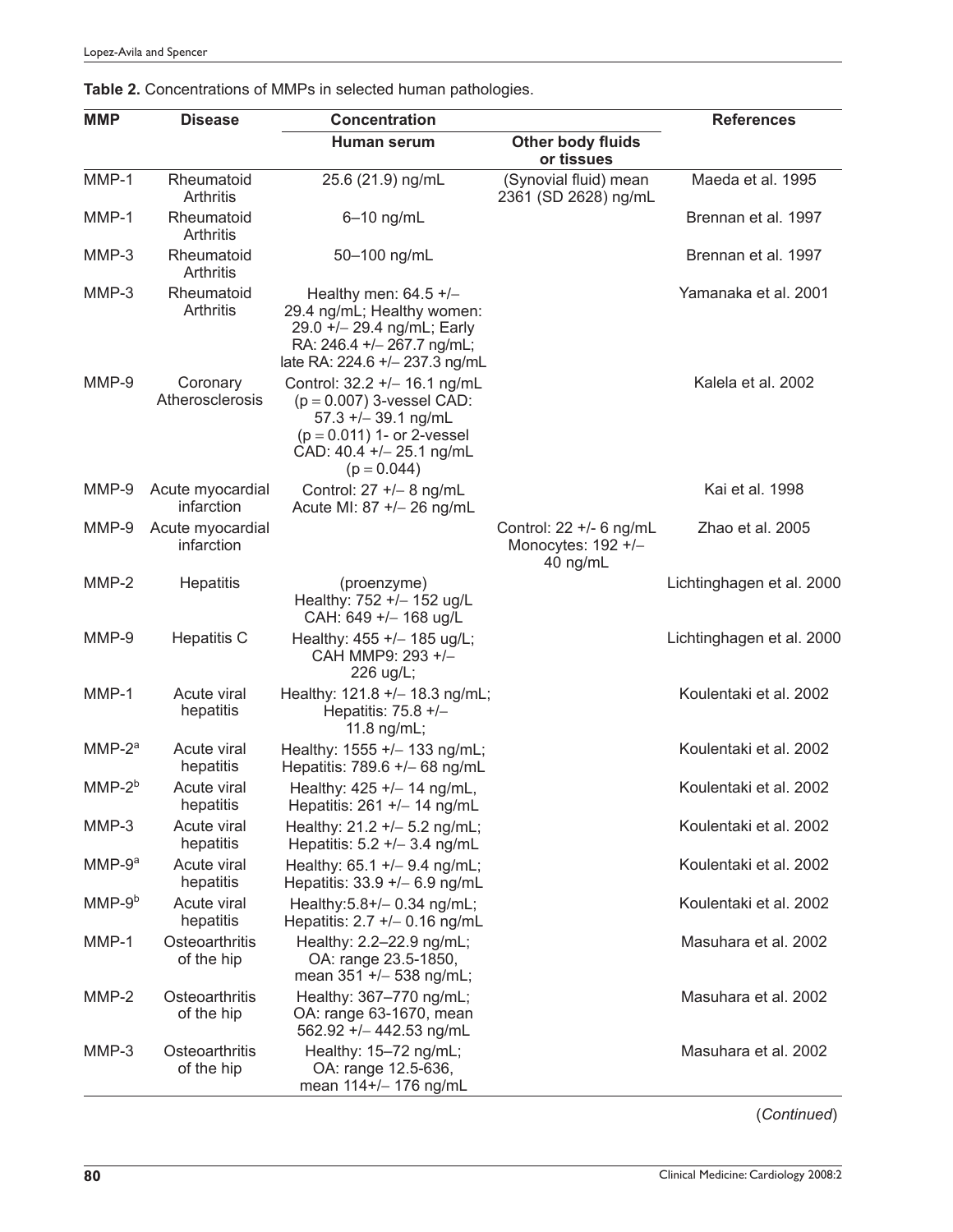**Table 2.** (*Continued*).

| <b>MMP</b> | <b>Disease</b>               | <b>Concentration</b>                                                        |                                                                              | <b>References</b>                                                                                                              |
|------------|------------------------------|-----------------------------------------------------------------------------|------------------------------------------------------------------------------|--------------------------------------------------------------------------------------------------------------------------------|
|            |                              | Human serum                                                                 | <b>Other body fluids</b><br>or tissues                                       |                                                                                                                                |
| MMP-9      | Osteoarthritis<br>of the hip | Healthy: $12-71$ ng/mL;<br>OA: range 3.1-30.5,<br>mean 11.05 +/- 9.42 ng/mL |                                                                              | Masuhara et al. 2002                                                                                                           |
| MMP-9      | Gastric cancer               |                                                                             | (Plasma)<br>Healthy: $36 +/-$<br>13 $ng/mL;$<br>Cancer: $81 +/-$<br>53 ng/mL | Torii et al. 1997                                                                                                              |
| $MMP-2$    | Ovarian cancer               |                                                                             |                                                                              | Kim et al. 2006<br>Duffy et al. 2000<br>Yoon et al. 2003<br>Folgueras et al. 2004<br>Stuelten et al. 2005<br>Jinga et al. 2006 |
| MMP-3      | <b>Breast cancer</b>         |                                                                             |                                                                              |                                                                                                                                |

a<sub>measurement by ELISA</sub>

<sup>b</sup>mesurement by zymography

Others have found that buffered citrate is the anticoagulant of choice because it slows down the release of MMPs by blood cells, and thus is not as dependent upon time as other anticoagulants (Coussens et al. 2002; Snoek-van Beurden, 2005; Thrailkill et al. 2005). The effect of blood collection methods on the concentration of MMPs was investigated by Manello who reported 2- to 10-fold higher concentrations of MMP-9 in serum than in heparin- and EDTA-plasma, and found that plastic tubes with a silica gel coated surface, as clot activator, gave even a 2-fold higher concentrations for serum samples (Manello, 2003). Nonetheless, he recommended heparin-plasma because platelet activation and neutrophil mobilization during clotting could produce such differences. Furthermore, he hypothesized that some of the disparity resulted from different storage temperatures when the blood was allowed to clot and the time at which the samples were centrifuged (Mannello et al. 2003). Regarding the storage temperature of human samples, it was reported that after 2 years storage at −80°C the MMP-9 concentration in citrate-plasma dropped by 65%, and it was estimated that only 1% would remain after 43 months (Rouy et al. 2005). In summary, the concentration of MMPs detected depends greatly on pre-analytical conditions of the blood samples, so great care should be exercised in keeping conditions constant for sample preparation. Additionally, it is also essential to note whether it is desired to measure latent, active, MMP-TIMP

complexes, or both latent and active MMPs, because different techniques account for different forms of MMP. Other analytical challenges include the fact that most MMPs are regulated by post-translational mechanisms that make it difficult to identify them with conventional genomic and proteomic tools, and that MMPs are inhibited by endogenous binding proteins such as TIMPs.

### Multiplexed profiling of MMPs in biological samples

Although MMP gene profiling conducted to date is most extensive for cancer, several studies have identified genetic variants associated with cardiovascular disease (Ye, 2006). Flex et al. (2007) found that MMP-1 and MMP-3 gene polymorphisms were significantly associated with peripheral arterial occlusive disease (Flex et al. 2007), and a specific MMP-3 polymorphism was strongly associated with acute myocardial infarction (Abilleira et al. 2006). While MMP genotype profiling may not be the best indicator of disease state, it is possible that polymorphism analysis can help identify patients at high risk or those who are more likely to respond to various therapeutics.

A much better indication of current disease state may be ascertained through detection of specific molecules and protein expression profiles of patient samples. However, these data are typically obtained by enzyme immunoassays and mass spectrometry,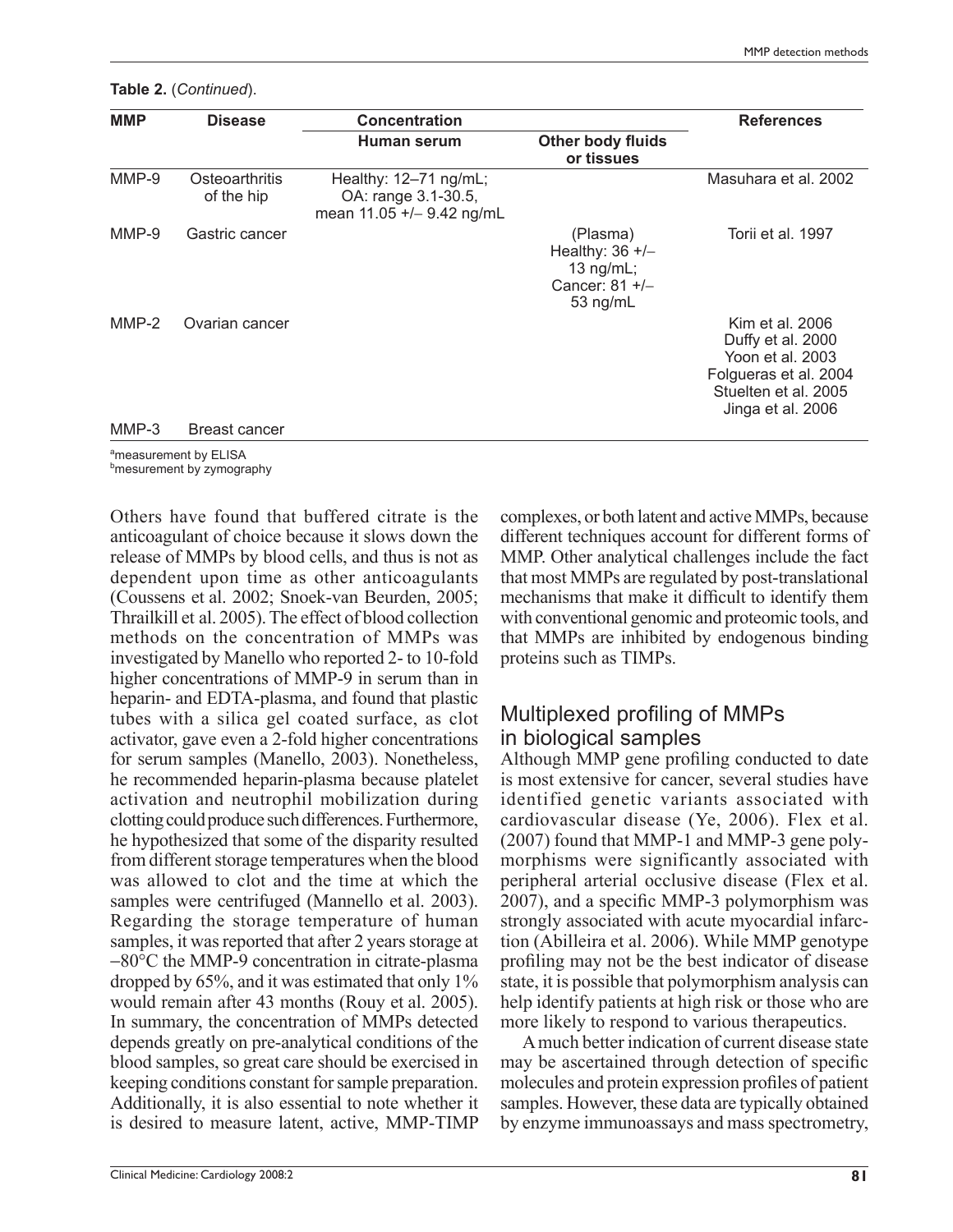respectively, which are very tedious processes, despite the latest developments in both technologies. The feasibility of using these methods to monitor MMPs as biomarkers is further complicated by the requirement for specific antibodiesone for capture and one for detection in enzyme immunoassays, and mass spectrometry is not sensitive enough to detect individual proteins that span over fourteen orders of magnitude in concentration in the human serum or plasma. Furthermore, cardiovascular disease likely results when multiple molecules or systems have gone awry, thus such analytical tools that can provide that information reliably and fast would need to be developed.

Currently, analytical methods for the determination of MMPs in biological samples include ELISA (enzyme-linked immunosorbent assays, including multiplexed ELISAs in the form of antibody arrays); zymography; optical methods such as near-IR (infrared) optical imaging, fluorescence, and surface plasmon resonance spectroscopy; the use of active-site probes followed by enzymatic digestion of the captured MMPs, and LC-MS/MS (liquid chromatography-mass spectroscopy) analysis of the digested MMPs.

#### Enzyme immunoassays

Of the currently available methods for MMP detection, there are several commercially available ELISA kits (e.g. Biotrack, Fluorokine Multianalyte Profiling and Quantikine HS from R&D Systems), as well as a Luminex assay (Thrailkill et al. 2005), but these assays yield imprecise and potentially misleading results because they cannot distinguish between the active and latent forms of the enzyme or between specific MMPs and their TIMP complexes (Zucker et al. 1994; Maeda et al. 1995; Brennan et al. 1997; Torii et al. 1997; Yamanaka et al. 2000; Koulentaki et al. 2002; Masuhara et al. 2002; Dandona et al. 2003; Watanabe et al. 2005, Nilsson et al. 2006). Sandwich ELISAs do have greater sensitivity, but they require two different antibodies for each individual MMP, and a separate assay plate must be used for the measurement of each MMP, making for a very time consuming assay. The detection limits for Quantikine HS from R&D Systems (Nilsson et al. 2006) vary greatly for each MMP (i.e. MMP-2 is 0.37 ng/mL; MMP-3 is 2.35 ng/mL and MMP-7 is 0.09 ng/mL). Multiplexed ELISAs have been reported, but these tend to exhibit high cross-reactivity among various MMPs because these proteins share common domains. A  $10 \times 10$  bead matrix (Luminex Corporation) in which each bead contains a specific proportion of a red/orange fluorescent dye was reported for analysis of MMP-1, -2, -3, -8, and -9 in plasma (Thrailkill et al. 2005). This assay allowed for simultaneous determination of each of these MMPs, thus eliminating any possible operator error in sampling and also reducing sample volume to only  $10 \mu L$  for all five analytes. When compared to single analyte ELISA, this represented a five-fold reduction in sample volume and makes the assay more amenable to pediatric population (Thrailkill et al. 2005).

A prototype antibody array (Agilent Technologies) consisting of forty capture monoclonal antibodies to human serum proteins, including MMPs, TIMPs, and MMP-TIMP complexes was used to assess the differential protein levels between control (7 healthy subjects chosen randomly) and patient (11 subjects with a history of cardiovascular disease) plasma samples taken one hour after the treadmill experiment. Based on the resulting data (Fig. 2), proteins were then arranged in descending order starting with those having higher average levels in the patient group compared to control (above the red horizontal line in the heatmap). Proteins with relatively high average levels in both the control and patient group were placed near the bottom of this listing. Finally, proteins for which the control group had higher average levels than the patient group were ranked at the very bottom (below the red line). In each group, the proteins were further ordered by Gaussian error score so that the proteins with the most different distributions of protein levels between the two sample group are on the top. In the heatmap (Fig. 2A), each row represents color-coded protein levels for each of the thirty three target proteins, and each column represents all protein levels for one sample. Blue indicates the lowest protein level in a given row, and yellow indicates the highest level. Plots in Figure 2B show actual distributions of specific protein levels among the two groups for three proteins with most dramatic difference between the two groups. Below the plots, green x's show protein levels in control group, red x's show protein levels in Treadmill patient groups. Green and red graphs show corresponding normal fits. Among the most differentiating proteins are MMP-2/TIMP-2 complex, MMP-10, MMP-9, TIMP-1 and TIMP-2. Classification analysis using leave one out cross-validation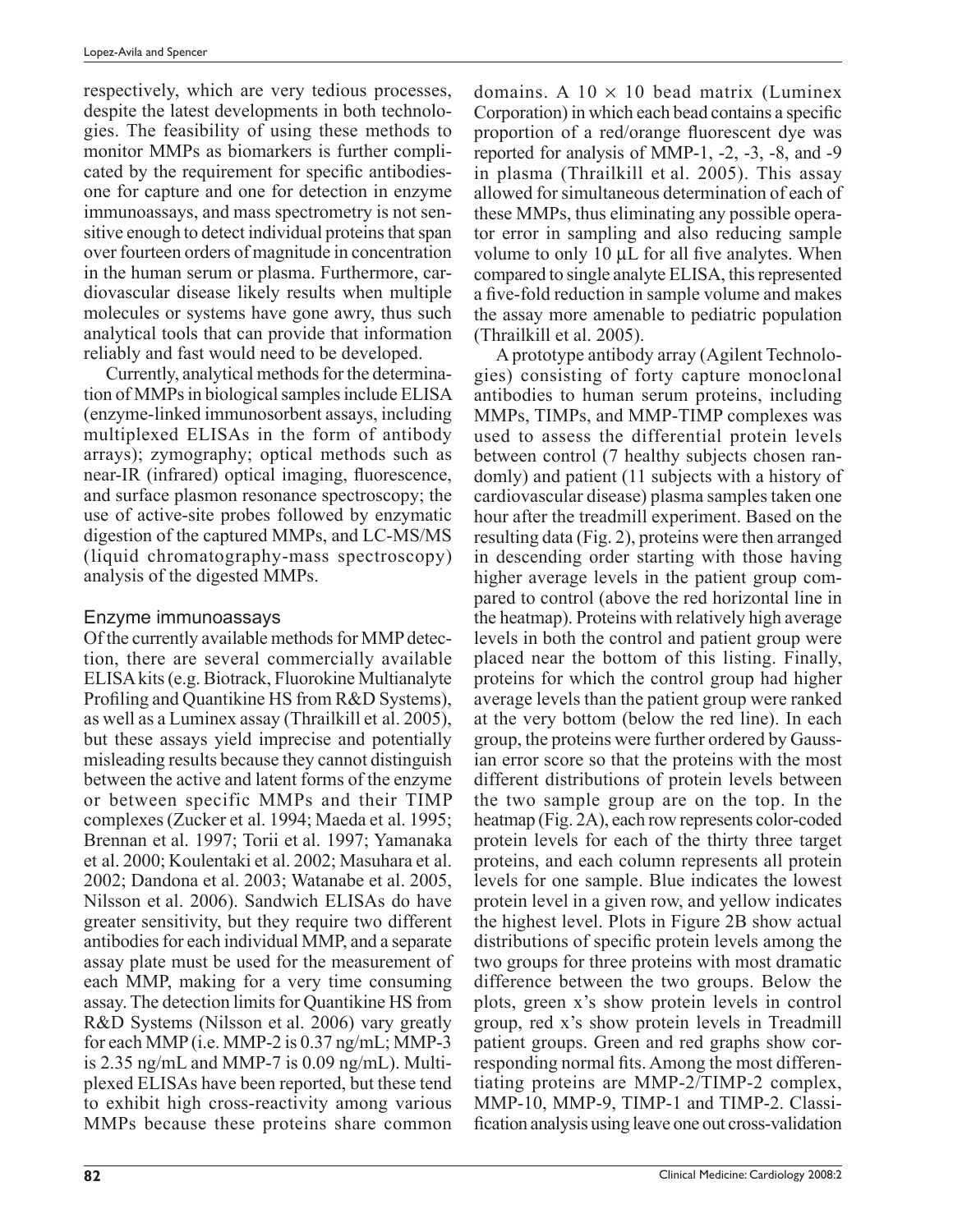

**Figure 2. Multiplex analysis of MMP levels in patient samples.** Plasma samples collected from subjects from a treadmill study (7 "Controls" and 11 "Treadmill" subjects) were analyzed using a prototype antibody array (Agilent Technologies). **A**). Heatmap analysis ranking proteins found in the highest concentrations among test subjects compared to control protein levels. Yellow indicated the highest protein levels, blue the lowest. For each patient (11 patients with a history of cardiovascular disease) and control sample (7 healthy subjects chosen randomly), the data shown represents the average of 4 measurements. **B**) In the Gaussian plots on the right, green shows the individual protein concentrations for control subjects, and red indicates protein levels for patients subjected to the treadmill, with overlap indicated in blue. Values for MMP-10 (top), MMP-2/TIMP-2 complex (middle) and TIMP-1 (bottom) are shown. The antibody array contained 720 features (the 60 monoclonal antibodies and positive and negative controls were printed at two concentrations in quadruplicate) and there were eight identical arrays on the each 1x3 in modified glass slide. Thirty nine polyclonal antibodies were used as detection antibodies in the assay, and the final step in the detection was accomplished with Cy3-streptavidin.

algorithm showed that one can predict normal or disease status of the sample based on protein levels of top five proteins mentioned above. The data generated with this prototype array is unique because this allows simultaneous determination of thirty nine analytes, including several MMPs and MMP-TIMP complexes, requires only 10 µL sample volume, and the amount of antibody present on each feature of the array is 35 pg. This was possible because the arrays were printed using an inkjet deposition tool that delivers 35 pL on each spot with a deviation of only 1–2 µm for a spot of 50 µm in diameter. Although 60 monoclonal antibodies were deposited onto the array, the multiplexed assay targeted only thirty nine analytes because only thirty nine detection antibodies were working properly in the assay.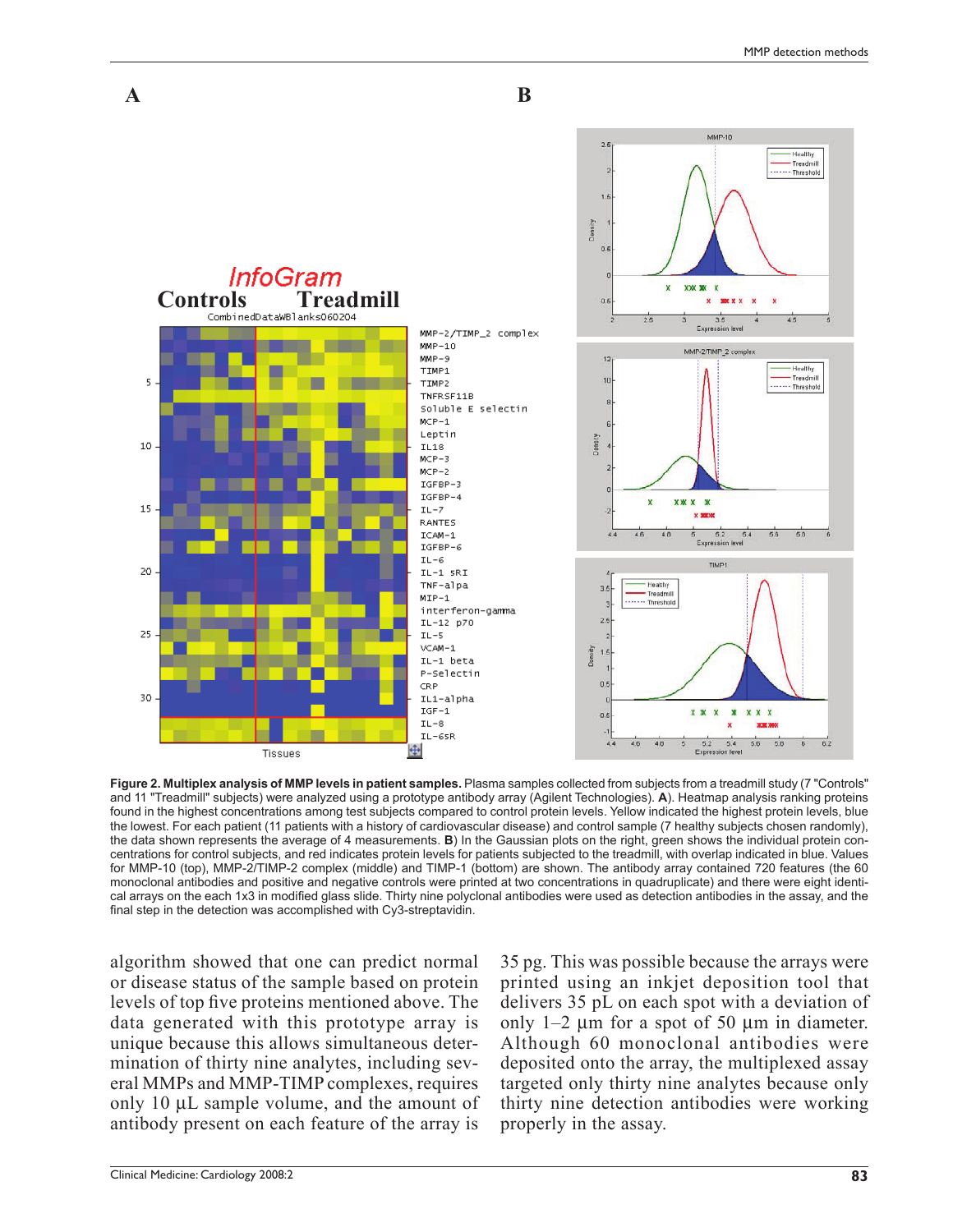#### **Zymography**

This method is also widely used and identifies MMPs by the degradation of their preferential substrate and by their molecular weight (Snoek-van Beurden, 2005). All types of zymography are similar to gelatin zymography, the substrate simply differs depending on the MMP being analyzed. In zymography, the proteins are separated by electrophoresis under denaturing (in the presence of SDS) and in nonreducing conditions; the separation is done in a polyacrylamide gel that contains the specific substrate. After electrophoresis, the gel is washed to remove SDS, following which the MMPs partially renature and recover their activity. The gel is then stained blue, and the MMPs are visible as clear bands against the blue substrate in the background and can be measured by densitometry (Snoek-van Beurden, 2005). Proenzymes and active forms of MMPs can be distinguished by molecular weight. An added benefit of this method is that it also results in separation of MMP-TIMP complexes (Snoek-van Beurden, 2005). Gelatin zymography is extremely sensitive for gelatinases like MMP-2 and MMP-9 (i.e. 10 pg of MMP-2 can be easily detected) while casein zymography is more suitable for stromelysins MMP-1, -7, -11, -12, and -13. Collagen zymography is also used for detection of MMP-1, -2, -9, and -13. In situ zymography, which can detect only active MMPs, allows the localization of MMPs in tissue sections and uses a substrate that is deposited on or under a frozen section of an unfixed tissue sample. In these assays it is important to use control slides with appropriate MMP inhibitors, to discriminate between the different classes of MMPs (Snoek-van Beurden, 2005).

#### Optical methods

Near-IR optical imaging has been used primarily for detection of MMPs in tumor tissue (Bremer et al. 2001). An optical contrast agent was developed that was highly activatable by MMP-2– induced conversion. Signal characteristics of the probe were measured ex vivo with a recombinant enzyme. Animal tumor models were established with MMP-2-positive (human fibrosarcoma cell line, *n* = 4) and MMP-2–negative (well-differentiated mammary adenocarcinoma, *n* = 4) tumor cell lines. Both tumors were implanted into nude mice and were optically imaged after intravenous administration of the MMP-2–sensitive probe (Bremer et al. 2001).

Another optical method, which measures only the MMPs activity and has been used to evaluate MMP inhibitors, is a collagenase assay using capillary gel electrophoresis (CGE) and laser-induced fluorescence detection or LIF (Sano et al. 2004). This collagenase assay employs dynamic fluorescent labeling with NanoOrange dye, and measures fragments of type I and II collagen, which are produced from the native collagen by cleavage with a particular MMP. The CGE-LIF with a capillary array system is ideal as a high throughput system. An assay for detection of both the proform and the active form of MMP-2 with a surface plasmon resonance (SPR) spectrometer, was reported by Pieper-Furst et al. 2004. This assay involves mixing of the MMP-2 with anti-MMP-2 antibody adsorbed to colloidal gold and injection into the flowcell of the SPR where TIMP-2 is immobilized. TIMP-2 has at least two binding sites for MMP-2; when the antibody binds the MMP-2 first, one site in MMP-2 is occupied by the antibody, leaving a second site for TIMP. The detection limit for the SPR assay corresponds to 36 pg/mL and takes only 30 min including the regeneration of the sensor (Pieper-Furst et al. 2004). The SPR assay is not applicable to the detection of the MMP-TIMP complex since TIMP is one of the ligands.

#### Mass spectrometry

Identification of MMPs and other metalloproteases with a set of alkyne-tagged hydroxamatebenzophenone (HxBPyne) probes was reported recently (Sieber et al. 2006), and it involves enzymatic digestion after capture of the MMPs using biotin-azide tags and avidin chromatography followed by analysis of the MMP-digests by LC-MS/ MS. The LC-MS/MS method is very lengthy, and it is still not fully reliable when it comes to identifying proteins in the digested form, because the identification often relies on the presence of only a few peptides from the digested protein. Nonetheless, analysis of cell and tissue proteomes treated with an optimal set of probes (i.e. HxBPyne probes) resulted in the identification of more than twenty different metalloproteases (i.e. MMP-1, MMP-3, MMP-7, MMP-12 at detection limits of 0.5, 2.5, 0.25, and 1 µg/mL of proteome, respectively).

#### Is there a need for new tools to profile MMPs?

Although TIMP-1 and TIMP-2 were considered initially as good inhibitors of MMPs in cancer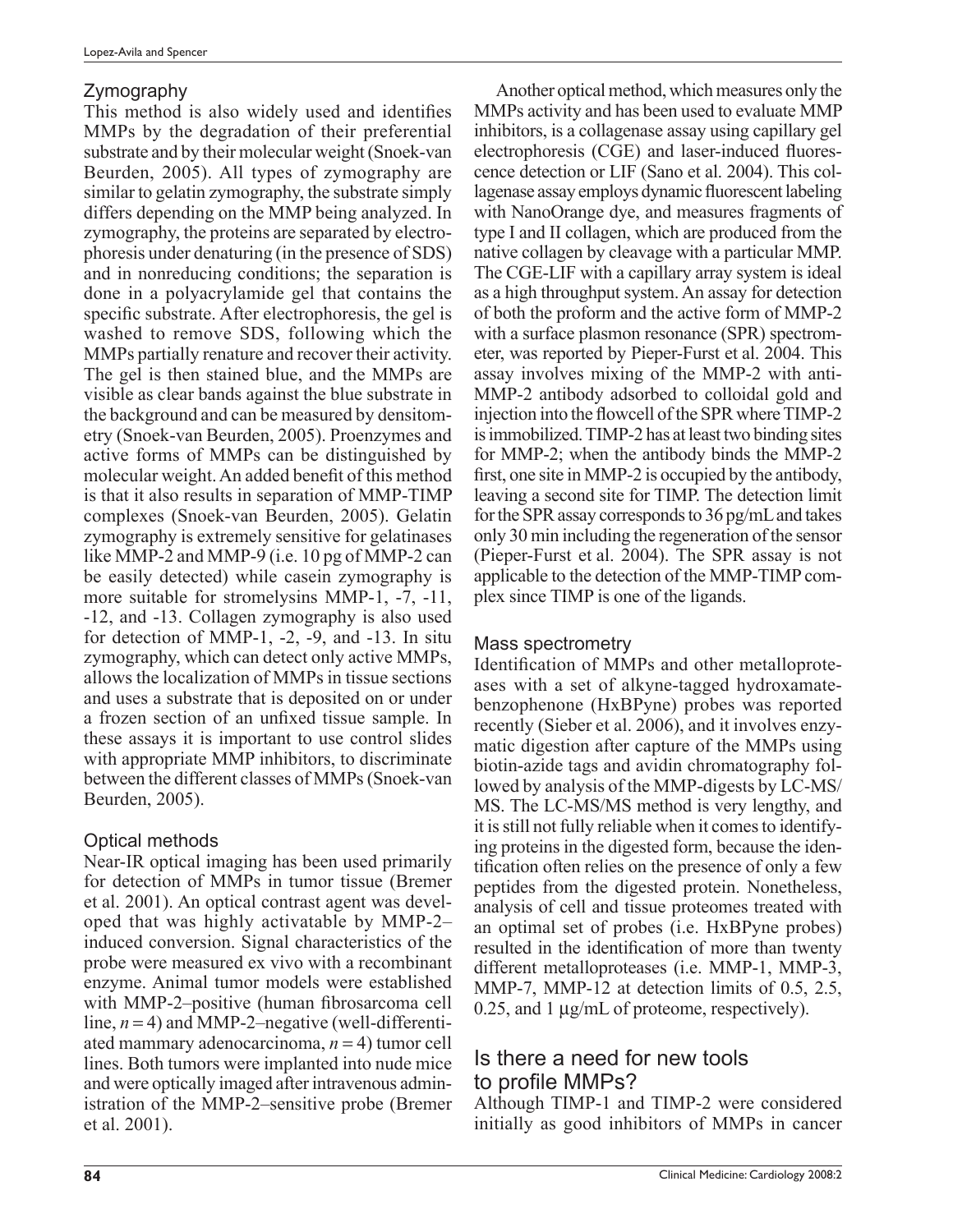progression, it turned out that small molecule inhibitors containing both hydroxamate and nonhydroxamate binding sites were more attractive and five different inhibitors (i.e. Marimastat, Prinomastat, Tanomastat, BMS 275291, and Neovastat) made it into advanced stages of the clinical development with disappointing results. The rapidity with which these inhibitors moved into clinical trials raised a very important question: "Do any MMPs play an important role in advanced lung and pancreatic cancer, and if so, which ones?" (Coussens et al. 2002). Because there is no analytical tool that can answer this question for all twenty-four MMPs measured at the same time, what is really needed is a better tool for multiplexed profiling of this important class of proteins. The data included here for the prototype antibody array demonstrate that MMPs can be reliably measured at ng/mL concentrations in human serum, but this array is not yet available commercially and the authors are not aware of any commercial multiplexed ELISA kits that can measure all twenty-four MMPs simultaneously.

One potentially very promising analytical method for profiling all MMPs in a sample under development in the author's laboratory uses two separation steps: immunoaffinity chromatography using an anti-MMP catalytic domain antibody to "fish out" the MMPs from the tissue (i.e. human serum or plasma) and high- pressure liquid chromatography (HPLC) to separate the MMPs as individual proteins (see Fig. 3). These separations are followed by a detection step in which the metal ion (i.e. zinc at mass-to-charge of 66 amu identified here as  $^{66}Zn$ ) is measured by inductivelycoupled plasma mass spectrometry (ICPMS). The  $66Zn$  scan is specific only to MMPs because they are isolated from the sample (i.e. human serum) by immunoaffinity chromatography with an anti-MMP antibody. This technique is very powerful in the sense that it can profile all MMPs in one single analysis that can be accomplished in thirty minutes or less. In addition, it is both very sensitive and selective (i.e. compare the UV scan and the ICPMS scans in Figure 3) because it will focus specifically on the metal ion that is at the heart of the protein functionality. For details on the use of HPLC-ICPMS for the identification of metalloproteins, the reader may refer to a paper on determination of ceruloplasmin (Cp), a copper protein, in human serum published by Lopez-Avila et al.  $2006$  in which the identification of  $Cp$ is based on the retention time match of the unknown in the serum sample with the Cp external standard and the presence of <sup>63</sup>Cu and <sup>65</sup>Cu at a ratio of  $2.2 \pm 0.1$ .

Multiplexed analysis of MMPs in biological samples by immunoaffinity chromatography



**Figure 3. Schematic diagram of the HPLC-ICPMS approach for the determination of MMPs following capture on an immunoaffinity column.** The UV scan at 215 nm shows the presence of a large number of proteins in the human seru <sup>66</sup>Zn show the selectivity of the ICPMS technique in detecting only the metalloprotein(s). The <sup>63</sup>Cu peak at scan 500 corresponds to Cp, and the Zn peak at scan 730 has not been identified yet. The human serum sample shown here has not been processed through an immunoaffinity column, therefore the Zn scan is not indicative of the presence of MMPs. It is only shown here to demonstrate the selectivity of the ICPMS technique for metalloproteins.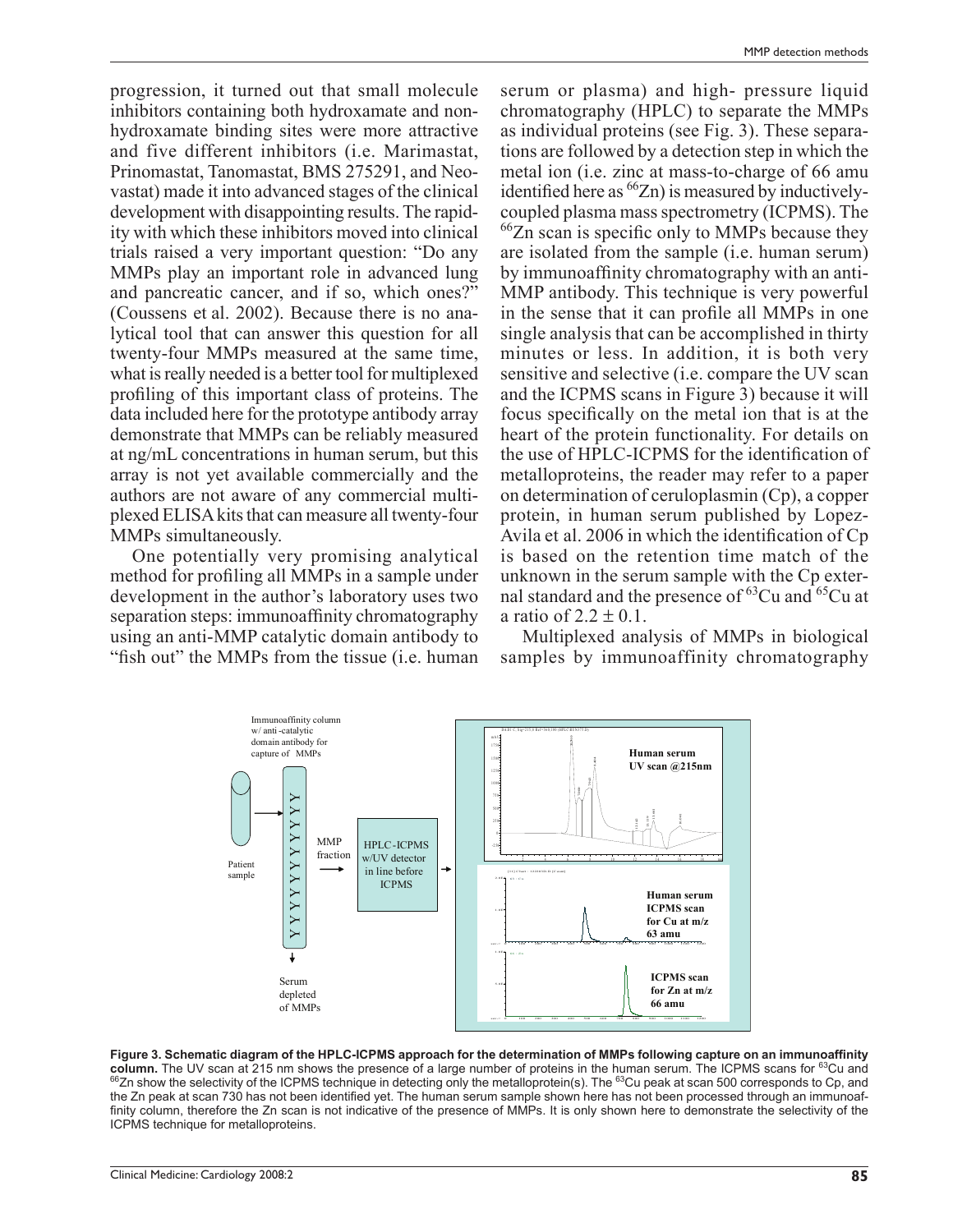followed by HPLC-ICPMS is a new concept and has not been reported in the literature for this class of proteins. In this case, MMPs are identified by retention time match with specific MMP standards and by the zinc scan, which is done using the ICPMS system. Because MMPs are "fished-out" from the sample with a reagent that is quite specific for MMPs (i.e. antibodies that recognize the catalytic domain, which is common in all MMPs), this method will generate an MMP fingerprint that can help identify the disease, track disease progression, and help evaluate how therapeutic agents can alter the MMP fingerprint. An MMP fingerprint analyzing levels of all MMPs is crucial, especially because it has been reported that MMP-7, -8, -9, and -13 can be inactivated by MMP-3 (Samnegard et al. 2006).

There are difficulties in implementing such approach because many of the MMPs are not available commercially as intact proteins but as recombinant fragments, and they will need to be expressed and purified for such developmental work to be accomplished.

#### **Summary**

MMPs are an important class of enzymes that play roles in both normal physiology and several disease states. Efforts to clarify the importance of particular MMPs in specific pathologies have been hampered by the complex biology of this large family of related enzymes and their TIMP binding partners. In addition, accurate quantitation of multiple of MMPs in patient samples is confounded by limitations of the currently available detection methods. With the further development and commercialization of the HPLC-ICPMS technique, it seems likely that multiple MMPs levels will be able to be more easily monitored and correlated with various aspects of human disease.

#### **Acknowledgements**

The authors acknowledge the contributions of Amber Hess (summer intern) who helped with some of the literature search and Anya Tsalenko of Agilent Technologies who did the computational analysis of the protein array data for selected MMPs.

#### **References**

Abilleira, S., Bevan, S. and Markus, H.S. 2006. The role of genetic variants of matrix metalloproteinases in coronary and carotid atherosclerosis. *J. Med. Genet.*, 43(12):897–901.

- Becker, J.W., Marcy, A.I., Rokosz, L.L. et al. 1995. Stromelysin-1: three-dimensional structure of the inhibited catalytic domain and of the C-truncated proenzyme. *Protein Sci.*, 4(10):1966–76.
- Blackenberg, S., Rupprecht, H.J., Poirier, O. et al. 2003. Plasma concentration and genetic variation of matrix metalloproteinase 9 and prognosis of patients with cardiovascular disease. *Circulation*, 107:1579–85.
- Bode, W., Fernandez-Catalan, C., Tschesche, H. et al. 1999. Structural properties of matrix metalloproteinases. *Cell. Mol. Life Sci.*, 55(4):639–52.
- Brauer, P.R. 2006. MMPs--role in cardiovascular development and disease. *Front Biosci.*, 11:447–78.
- Bremer, C., Bredow, S., Mahmood, U. et al. 2001. Optical imaging of matrix metalloproteinase-2 activity in tumors: feasibility study in a mouse model. *Radiology*, 221(2):523–9.
- Brennan, F.M., Browne, K.A., Green, P.A. et al. 1997. Reduction of serum matrix metalloproteinase 1 and matrix metalloproteinase 3 in rheumatoid arthritis patients following anti-tumour necrosis factor-alpha (cA2) therapy. *Br. J. Rheumatol.*, 36(6):643–50.
- Cai, D.H., Vollberg, T.M., Hahn-Dantona, Sr. E. et al. 2000. MMP-2 expression during early avian cardiac and neural crest morphogenesis. *Anat. Rec.*, 259(2):168–79.
- Cawston, T.E. and Mercer, E. 1986. Preferential binding of collagenase to alpha 2-macroglobulin in the presence of the tissue inhibitor of metalloproteinases. *FEBS Lett.*, 209(1):9–12.
- Cha, H., Kopetzki, E., Huber, R. et al. 2002. Structural basis of the adaptive molecular recognition by MMP9. *J. Mol. Biol.*, 320(5):1065–79.
- Coussens, L.M., Fingleton, B. and Matrisian, L.M. 2002. Matrix metalloproteinase inhibitors and cancer: trials and tribulations. *Science*, 295(5564):2387–92.
- Dandona, P., Aljada, A., Mohanty, P. et al. 2003. Insulin suppresses plasma concentration of vascular endothelial growth factor and matrix metalloproteinase-9. *Diabetes Care*, 26(12):3310–4.
- Duffy, M.J., Maguire, T.M., Hill, A. et al. 2000. Metalloproteinases: role in breast carcinogenesis, invasion and metastasis. *Breast Cancer Res.*, 2(4):252–7.
- Flex, A., Gaetani, E., Angelini, F. et al. 2007. Pro-inflammatory genetic profiles in subjects with peripheral arterial occlusive disease and critical limb ischemia. *J. Intern. Med.*, 262(1):124–30.
- Folgueras, A.R., Pendas, A.M., Sanchez, L.M. et al. 2004. Matrix metalloproteinases in cancer: from new functions to improved inhibition strategies. *Int. J. Dev. Biol.*, 48(5–6):411–24.
- Galis, Z.S., Sukhova, G.K., Lark, M.W. et al. 1994. Increased expression of matrix metalloproteinases and matrix degrading activity in vulnerable regions of human atherosclerotic plaques. *J. Clin. Invest.*, 94(6):2493–503.
- Gough, P.J., Gomez, I.G., Wille, P.T. et al. 2006. Macrophage expression of active MMP-9 induces acute plaque disruption in apoE-deficient mice. *J. Clin. Invest.*, 116(1):59–69.
- Gross, J. and Lapiere, C.M. 1962. Collagenolytic activity in amphibian tissues: a tissue culture assay. *Proc. Natl. Acad. Sci.* U.S.A., 48:1014–22.
- Herman, M.P., Sukhova, G.K., Kisiel, W. et al. 2001. Tissue factor pathway inhibitor-2 is a novel inhibitor of matrix metalloproteinases with implications for atherosclerosis. *J. Clin. Invest.*, 107(9):1117–26.
- Inobuko, Y., Hanada, H., Ishtzaka, H. et al. 2001. Plasma levels of matrix metalloproteinase-9 and tissue inhibitor of metalloproteinase-1 are increased in patients with acute coronary syndrome. *Am. Heart J.*, 141:211–7.
- Jinga, D.C., Blidaru, A., Condrea, I. et al. 2006. MMP-9 and MMP-2 gelatinases and TIMP-1 and TIMP-2 inhibitors in breast cancer: correlations with prognostic factors. *J. Cell. Mol. Med.*, 10(2):499–510.
- Johnson, J.L., George, S.J., Newby, A.C. et al. 2005. Divergent effects of matrix metalloproteinases 3, 7, 9, and 12 on atherosclerotic plaque stability in mouse brachiocephalic arteries. *Proc. Natl. Acad. Sci.*  U.S.A., 102(43):15575–80.